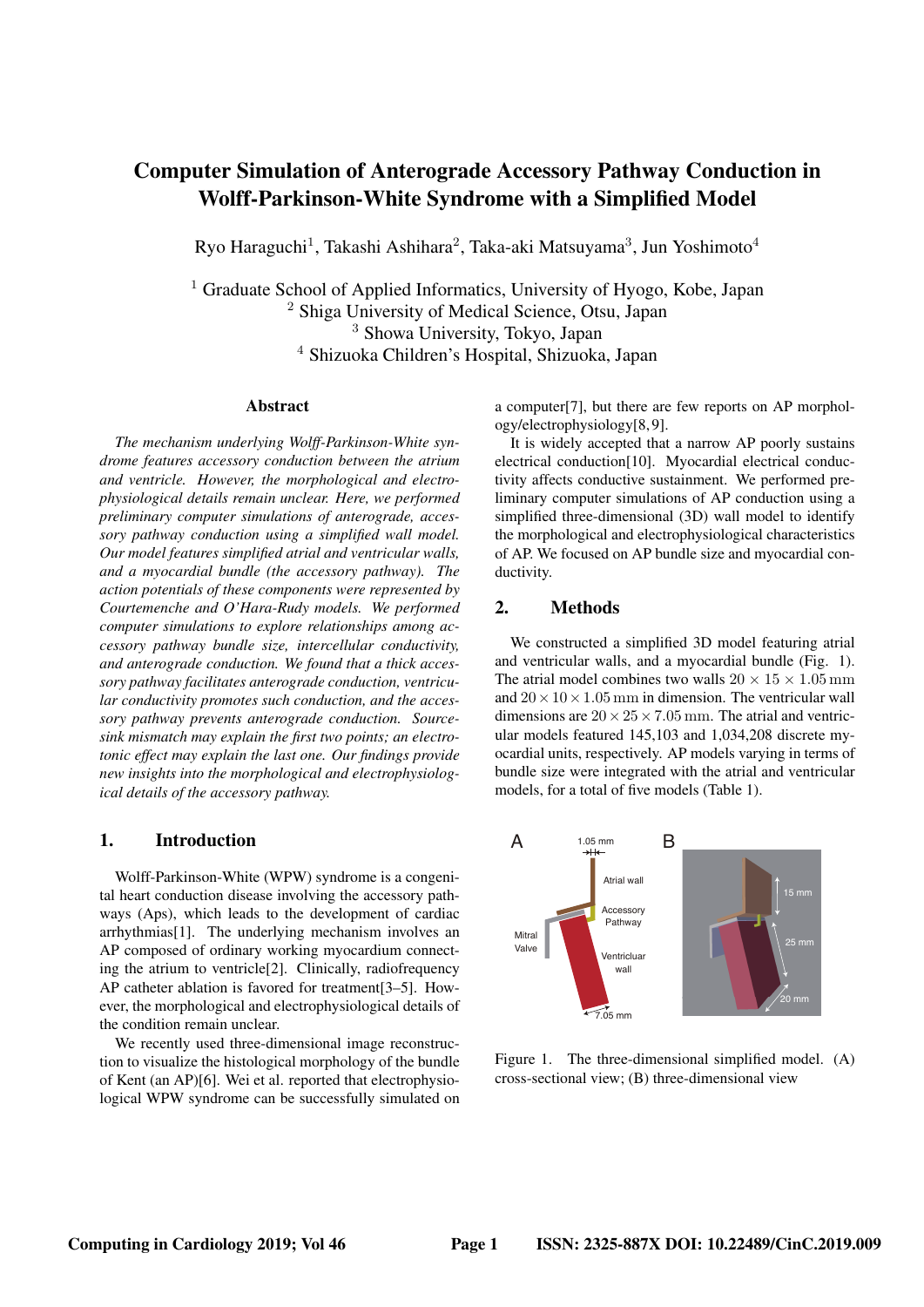Table 1. Configurations of the accessory pathway models.

| Name    | Accessory pathway's              | Number of units      |
|---------|----------------------------------|----------------------|
|         | section size                     | in accessory pathway |
| model A | $0.60 \times 0.60 \,\mathrm{mm}$ | 524                  |
| model B | $0.75 \times 0.75$ mm            | 825                  |
| model C | $0.90 \times 0.90 \,\mathrm{mm}$ | 1,044                |
| model D | $1.05 \times 1.05 \,\mathrm{mm}$ | 1,610                |
| model E | $1.95 \times 1.05 \,\mathrm{mm}$ | 2,990                |

The membrane kinetics of the atrial wall and AP were produced by Courtemanche mathematical equations[11]. The membrane kinetics of the ventricular wall was produced by O'Hara-Rudy model equations[12] with modification of the conductance of the sodium channel current. The model was configured as a monodomain, and the forward Euler method was adopted for the integral calculation[13]. The tissue border was set to no-flux Neumann boundary condition. Isotropic intercellular conductivity was configured to ensure that the conduction velocity lay in the physiological range of the experimental data[14,15]. Figure 2 shows the relationship between intercellular conductance and conduction velocity.



Figure 2. Relationship between intercellular conductance and conduction velocity.

Assuming anterograde (thus atrium-to-ventricle) conduction, excitations were propagated by delivering 10 pacing stimuli to the top of the atrial wall (cycle length: 1*,* 000 ms). If anterograde conduction via an AP was in play, these excitations would be propagated within the ventricle. We set the simulation time to 11*,* 000 ms after initial pacing to optimize computational performance.

#### 3. Results

# 3.1. A thick accessory pathway triggers anterograde conduction

First, we set the overall isotropic intercellular conductance to 0*.*17 mS*/*cm. As shown in Figure 3, the excitation propagation ran from the atria to the AP, but not from the AP to the ventricle, in model C. By contrast, in model D, excitation propagation ran from the atria to the ventricle via the AP (model D featured a thicker atrial bundle). Table 2 summarizes the relationship between accessory pathway bundle size and anterograde conduction. A thick accessory pathway triggered such conduction. In other words, a small bundle blocked conduction.



Figure 3. The snapshots of anterograde conduction

Table 2. Relationship between the cross-section of the accessory pathway and anterograde conduction.

| Model name | Accessory pathway's              | Anterograde |
|------------|----------------------------------|-------------|
|            | section size                     | conduction  |
| model A    | $0.60 \times 0.60 \,\mathrm{mm}$ | block       |
| model B    | $0.75 \times 0.75$ mm            | block       |
| model $C$  | $0.90 \times 0.90 \,\mathrm{mm}$ | block       |
| model D    | $1.05 \times 1.05$ mm            | success     |
| model E    | $1.95 \times 1.05$ mm            | success     |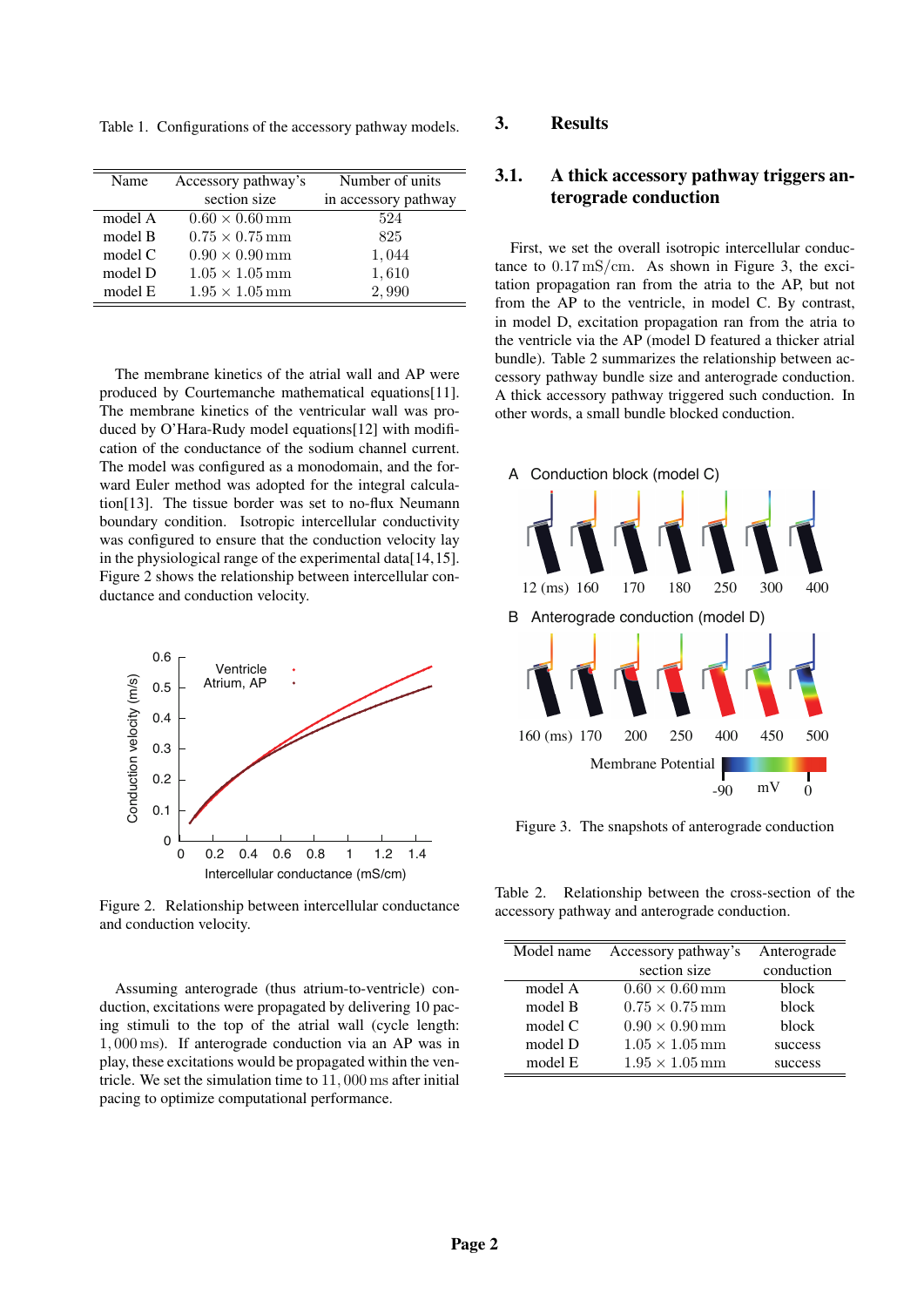# 3.2. Ventricular conductivity promotes anterograde conduction

Next, we increased ventricular conductivity within its physiological range. Table 3 shows the relationship between such conductivity and anterograde conduction afforded by model C. Ventricular wall conductivity promoted anterograde conduction.

Table 3. Relationship between ventricular conductivity and anterograde conduction in model C.

| Ventricular conductivity | Anterograde |
|--------------------------|-------------|
| (mS/cm)                  | conduction  |
| 0.17                     | block       |
| 0.20                     | success     |
| 0.40                     | success     |
| 0.60                     | success     |
| 0.79                     | success     |
| 1.36                     | success     |

# 3.3. AP conductivity prevents anterograde conduction

Next, we increased AP conductivity. Table 4 shows the relationship between such conductivity and the anterograde conduction of model D. AP conductivity prevented anterograde conduction.

Table 4. Relationship between AP conductivity and anterograde conduction in model D.

| AP conductivity | Anterograde |
|-----------------|-------------|
| (mS/cm)         | conduction  |
| 0.17            | success     |
| 0.20            | success     |
| 0.40            | success     |
| 0.60            | success     |
| 0.79            | block       |
| 1.36            | block       |

### 4. Discussion

We explored the relationship among AP bundle size, intercellular conductivity, and anterograde conduction in WPW syndrome. We investigated whether excitation propagation ran from the atria to the ventricle via an AP. When bundle size increased, anterograde conduction was evident. In addition, when ventricular conductivity increased, anterograde conduction became established. These findings suggest that source-sink mismatch was in play[10,16]. A thin AP may be unable to deliver the current required for propagation of excitation. As ventricular conductivity increases, electrotonic current rises in the ventricular wall; even a thin AP then provides a current adequate in terms of excitation propagation. As AP conductivity increases, anterograde conduction is blocked; an electrotonic effect may be in play[17]. In the monodomain model, many myocardial units interact electrically. The extent of such interactions depends on both the potential difference and the extent of intercellular conductivity. As that conductivity increases, the electrotonic current rises in both the waveback area and the wavefront. Therefore, the high-conductivity AP may be unable to deliver the electric current required for excitation propagation.

The Kent bundle AP is congenital in nature; however, symptomatic WPW in patients with normal hearts is agedependent[18]. We found that reduced AP conductivity triggered anterograde conduction. Our simulation may reflect symptom onset in patients with WPW syndrome.

We did not consider ion channel conductance. Furthermore, we did not explore retrograde conduction. Gallagher et al. showed that the AP refractory period differed markedly when conduction was anterograde or retrograde[2]. In addition, excitability depends on a mathematical formulation that reproduces membrane kinetics.

### 5. Conclusion

We used a theoretical approach to derive relationships among AP bundle size, myocardial conductivity, and anterograde conduction; we employed a simplified wall model. We offer new insights into the morphological and electrophysiological details of the AP.

#### Acknowledgments

This work was supported by JSPS KAKENHI Grant Numbers JP 17K01366, 16K09431.

#### References

- [1] Qiu M, Lv B, Lin W, Ma J, Dong H. Sudden cardiac death due to the Wolff-Parkinson-White syndrome. Medicine dec 2018;97(51):e13248.
- [2] Gallagher JJ, Pritchett EL, Sealy WC, Kasell J, Wallace AG. The preexcitation syndromes. Progress in cardiovascular diseases 1978;20(4):285–327.
- [3] Arruda MS, McClelland JH, Wang X, Beckman KJ, Widman LE, Gonzalez MD, Nakagawa H, Lazzara R, Jackman WM. Development and validation of an ECG algorithm for identifying accessory pathway ablation site in Wolff-Parkinson-White syndrome. Journal of cardiovascular electrophysiology jan 1998;9(1):2–12.
- [4] Boersma L, García-Moran E, Mont L, Brugada J. Accessory pathway localization by QRS polarity in children with